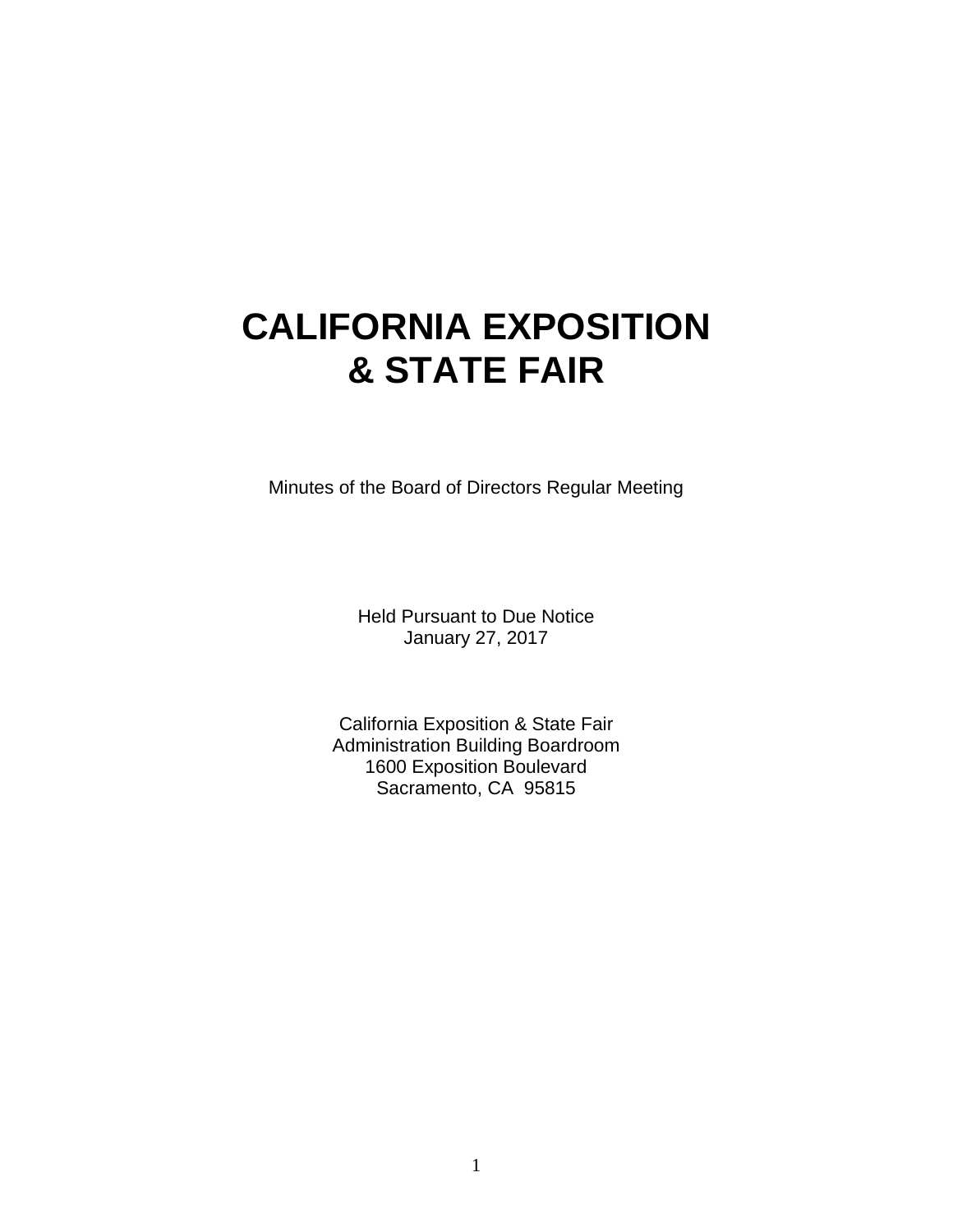#### **Directors Present**

Director Mark Nelson, Chair Director Sonney Chong Director Rina DiMare Director Jess Durfee Director Corny Gallagher Director Rex Hime Director Patrick O'Brien

#### **Directors Absent**

Director Rima Barkett, Vice Chair Director David Mallel Director Hallie Ochoa Director Tony Ortiz

#### **Staff Present**

Rick Pickering, Chief Executive Officer (CEO) Tom Martinez, Chief Deputy General Manager Samantha Brown, Deputy General Manager Administration Margaret Mohr, Deputy General Manager Business Development & Marketing Rachelle Weir, Programs Manager Marcia Shell, Assistant General Manager, Expo Events Jay Carlson, AG Programs Manager Chief Robert Craft, Chief of Police Randy Brink, Goodwill Ambassador Sue O'Brien, Recording Secretary

#### **Others Present**

Brian Honebein, Event Partnership Jen Koga, Staff Maricela Ramirez, Staff Don Callison, Staff \*May not include all others present in the room or arriving late.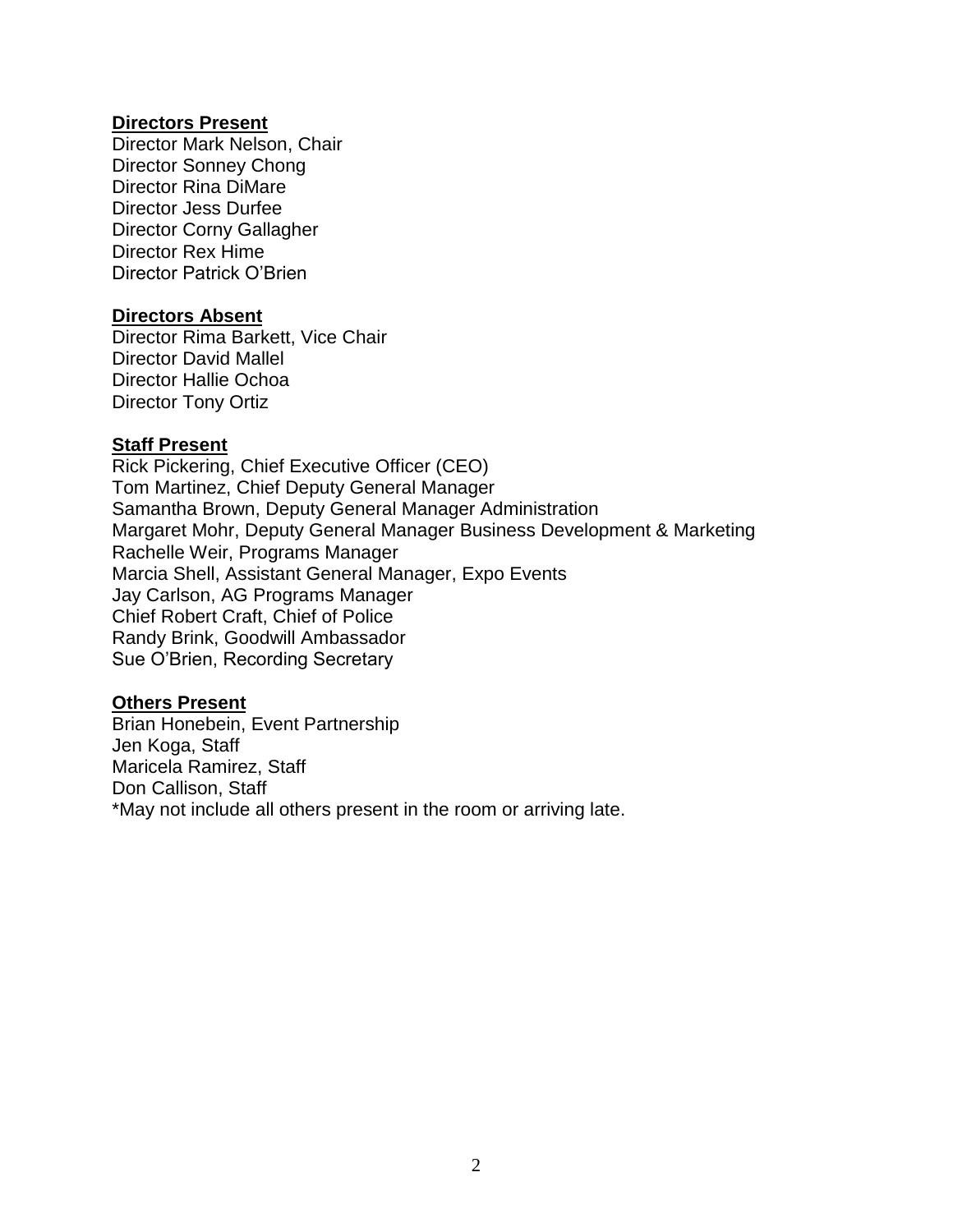## **1. CALL TO ORDER**

The meeting was called to order by Chair Nelson at 1:01 p.m. Chair Nelson noted that there was no public in the room and the Mission Statement, Policy Statement and Public Comment Statement were included in today's Agenda.

## **2. PLEDGE OF ALLGIANCE**

Chair Nelson asked pasted Chair O'Brien to lead the Board and Staff in the Pledge of Allegiance.

## **3. ROLL CALL**

Roll call was taken by CEO Pickering and a quorum was present. Vice Chair Barkett, and Directors Mallel, Ochoa and Ortiz were not present. The absence Directors asked to be excused.

## **Motion:**

It was moved by Director Hime and seconded by Director Chong to excuse the absences of Vice Chair Barkett, Director Mallel, Director Ochoa and Director Ortiz. **All in favor, motion carried unanimously.** 

## **4. INTRODUCTION OF GUESTS & STAFF**

Introduction of Guests and Staff were made around the room.

## **5. PRESENTATION**

**a.** Presentation by the Board to Outgoing Chair Patrick O'Brien Outgoing Chair O'Brien was presented with a Gavel Set and a Director's Chair on behalf of the Board.

## **6. MINUTES OF MEETINGS**

**a.** Accept Cultural Advisory Council Meeting Minutes of November 16, 2016, as presented

## **Motion:**

It was moved by Director Chong and seconded by Director Durfee to accept the Cultural Advisory Council Meeting Minutes of November 16, 2016 as presented. **All in favor, motion carried unanimously**

**b.** Approve Board Meeting Minutes of December 9, 2016, as presented **Motion:**

It was moved by Director Hime and seconded by Director Chong to approve the Board Meeting Minutes of December 9, 2016. **All in favor, motion carried unanimously**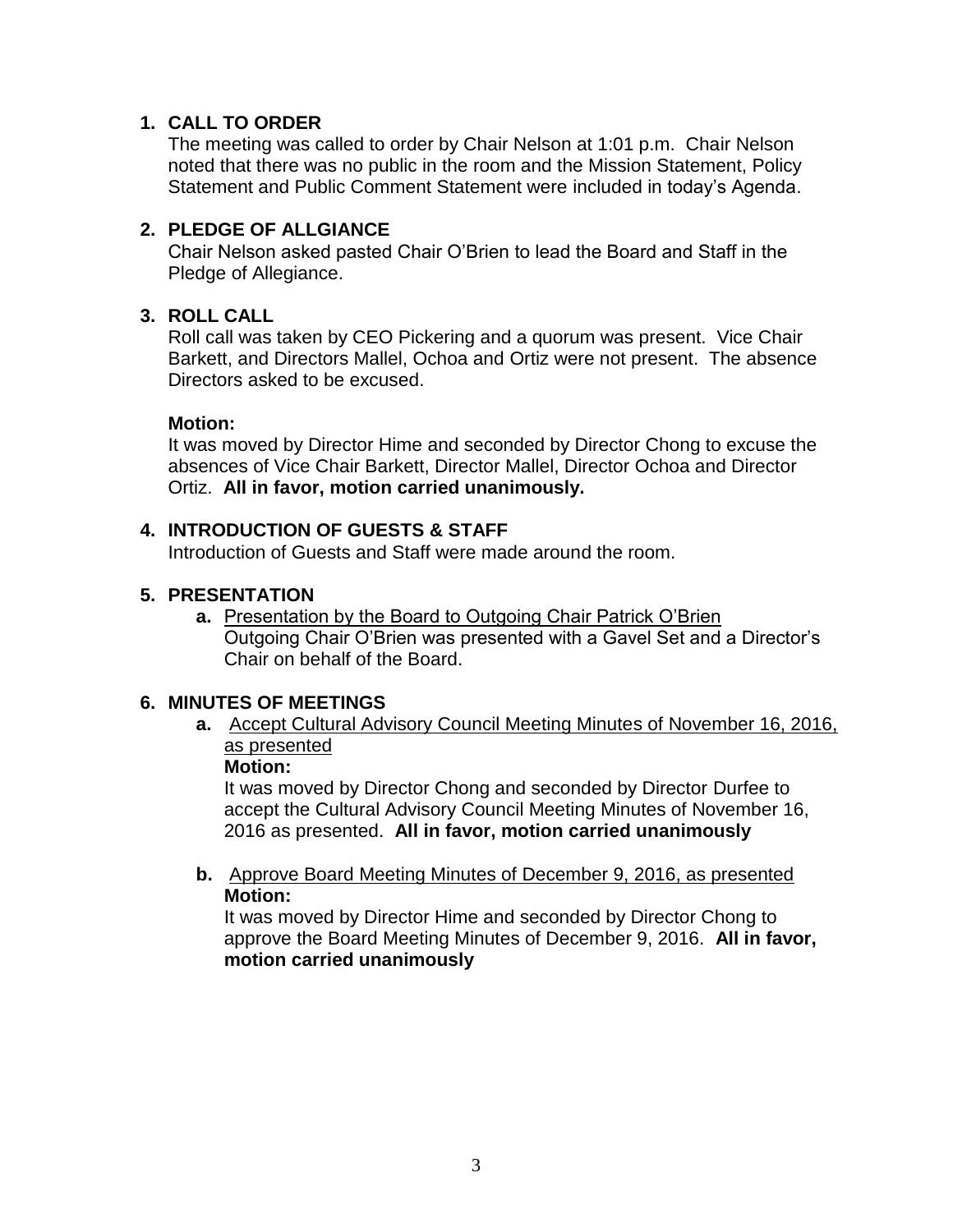## **7. COMMITTEE AND STAFF REPORTS**

## **a.** Annual State Fair Updates

Director Durfee reported that there was not a quorum and it was recommended that "Item a" under New Business be discussed by the full Board.

#### **Move Agenda Item**

Chair Nelson suggested taking item 11a under New Business be taken out of order.

#### **Motion:**

It was moved by Director Durfee and seconded by Director O'Brien to take item 11a under New Business out or order. **All in favor, motion carried unanimously.**

## **8. FINANCIAL REPORTS**

**a.** Service Contacts Requiring Board Notification

DGM Brown reported that 5 of the contracts requiring Board Notification were for State Fair concerts and the remaining one is for lodging for the State Fair Wine Judges.

## **9. CORRESPONDENCE**

None

## **10.UNFINISHED BUSINESS**

None

## **11.NEW BUSINESS**

**a.** Review and Possible Approval of Admission and Parking Rates for the 2017 State Fair

Director Durfee reported that since there had not been a quorum at the Annual State Fair Committee meeting, it was decided to have this item heard by the full Board. It was pointed out that raising parking rates made financial sense. It was generally shared that the costs of parking could be absorbed by a carload of attendees, rather than an increase on individual admissions. It was also shared that this was in line with the Governor's desire to reduce greenhouse emissions. It was further discussed that raising admission prices required further study and analysis. **Motion:**

Director O'Brien made a motion to raise State Fair Time parking to \$15.00 with the understanding that staff will come back with information to pursue the potential of preferred parking. Director DiMare seconded the motion. **All in favor, motion carried unanimously.**

## It was requested to have a report back regarding Cal Expo cash sponsorships compared with other large fairs. Staff contacted several large fairs and the outcome illustrated Cal Expo had a higher percentage per attendee than similar fairs.